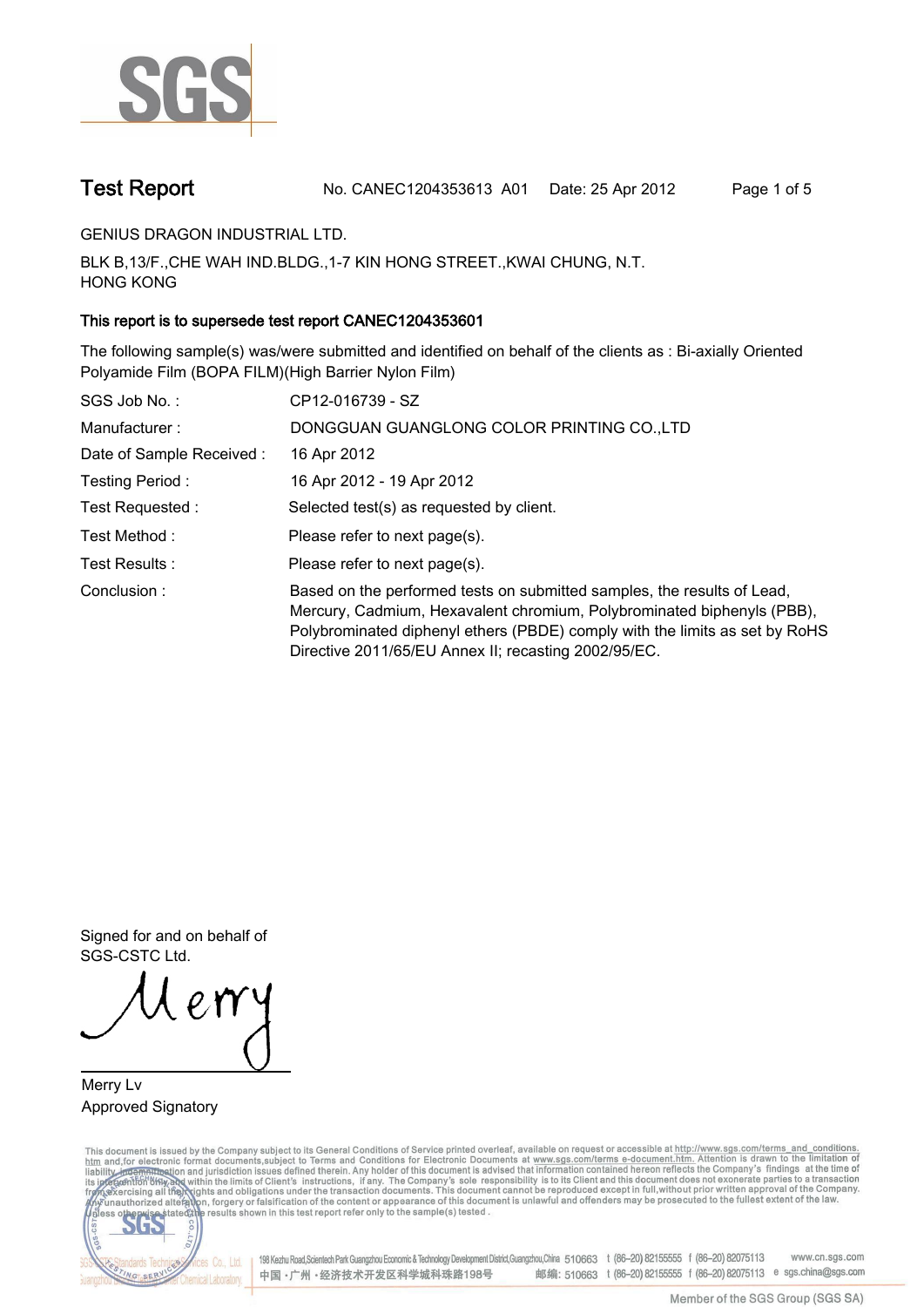

**Test Report. No. CANEC1204353613 A01 Date: 25 Apr 2012. Page 2 of 5.**

**Test Results :.**

**Test Part Description :.**

| Specimen No. | SGS Sample ID    | <b>Description</b> |  |
|--------------|------------------|--------------------|--|
|              | CAN12-043536.001 | Transparent film   |  |

- **Remarks :.(1) 1 mg/kg = 1 ppm = 0.0001%.**
	- **(2) MDL = Method Detection Limit.**
	- **(3) ND = Not Detected ( < MDL ).**
	- **(4) "-" = Not Regulated.**

## **RoHS Directive 2011/65/EU.**

- **Test Method :. With reference to IEC 62321:2008**
	- **(1) Determination of Cadmium by ICP-OES.**
	- **(2) Determination of Lead by ICP-OES.**
	- **(3) Determination of Mercury by ICP-OES.**
	- **(4) Determination of Hexavalent Chromium by Colorimetric Method using UV-Vis.**
	- **(5) Determination of PBBs / PBDEs content by GC-MS..**

| <u>Test Item(s)</u>        | <u>Limit</u>             | <u>Unit</u> | <b>MDL</b> | <u>001</u> |
|----------------------------|--------------------------|-------------|------------|------------|
| Cadmium (Cd)               | 100                      | mg/kg       | 2          | ND.        |
| Lead (Pb)                  | 1000                     | mg/kg       | 2          | ND         |
| Mercury (Hg)               | 1000                     | mg/kg       | 2          | ND         |
| Hexavalent Chromium (CrVI) | 1000                     | mg/kg       | 2          | ND         |
| Sum of PBBs                | 1000                     | mg/kg       |            | <b>ND</b>  |
| Monobromobiphenyl          | $\overline{\phantom{a}}$ | mg/kg       | 5          | ND         |
| Dibromobiphenyl            | -                        | mg/kg       | 5          | ND.        |
| Tribromobiphenyl           | -                        | mg/kg       | 5          | ND.        |
| Tetrabromobiphenyl         | $\overline{\phantom{a}}$ | mg/kg       | 5          | ND.        |
| Pentabromobiphenyl         | $\overline{\phantom{a}}$ | mg/kg       | 5          | ND         |
| Hexabromobiphenyl          | ۰                        | mg/kg       | 5          | ND         |
| Heptabromobiphenyl         | ۰                        | mg/kg       | 5          | ND         |
| Octabromobiphenyl          | ۰                        | mg/kg       | 5          | ND         |
| Nonabromobiphenyl          | $\overline{\phantom{a}}$ | mg/kg       | 5          | ND         |
| Decabromobiphenyl          |                          | mg/kg       | 5          | ND         |
| Sum of PBDEs               | 1000                     | mg/kg       | -          | ND         |
| Monobromodiphenyl ether    |                          | mg/kg       | 5          | <b>ND</b>  |

This document is issued by the Company subject to its General Conditions of Service printed overleaf, available on request or accessible at http://www.sgs.com/terms\_and\_conditions.<br>htm\_and,for electronic format documents,s



198 Kezhu Road,Scientech Park Guangzhou Economic & Technology Development District,Guangzhou,China 510663 t (86-20) 82155555 f (86-20) 82075113 www.cn.sgs.com 邮编: 510663 t (86-20) 82155555 f (86-20) 82075113 e sgs.china@sgs.com 中国·广州·经济技术开发区科学城科珠路198号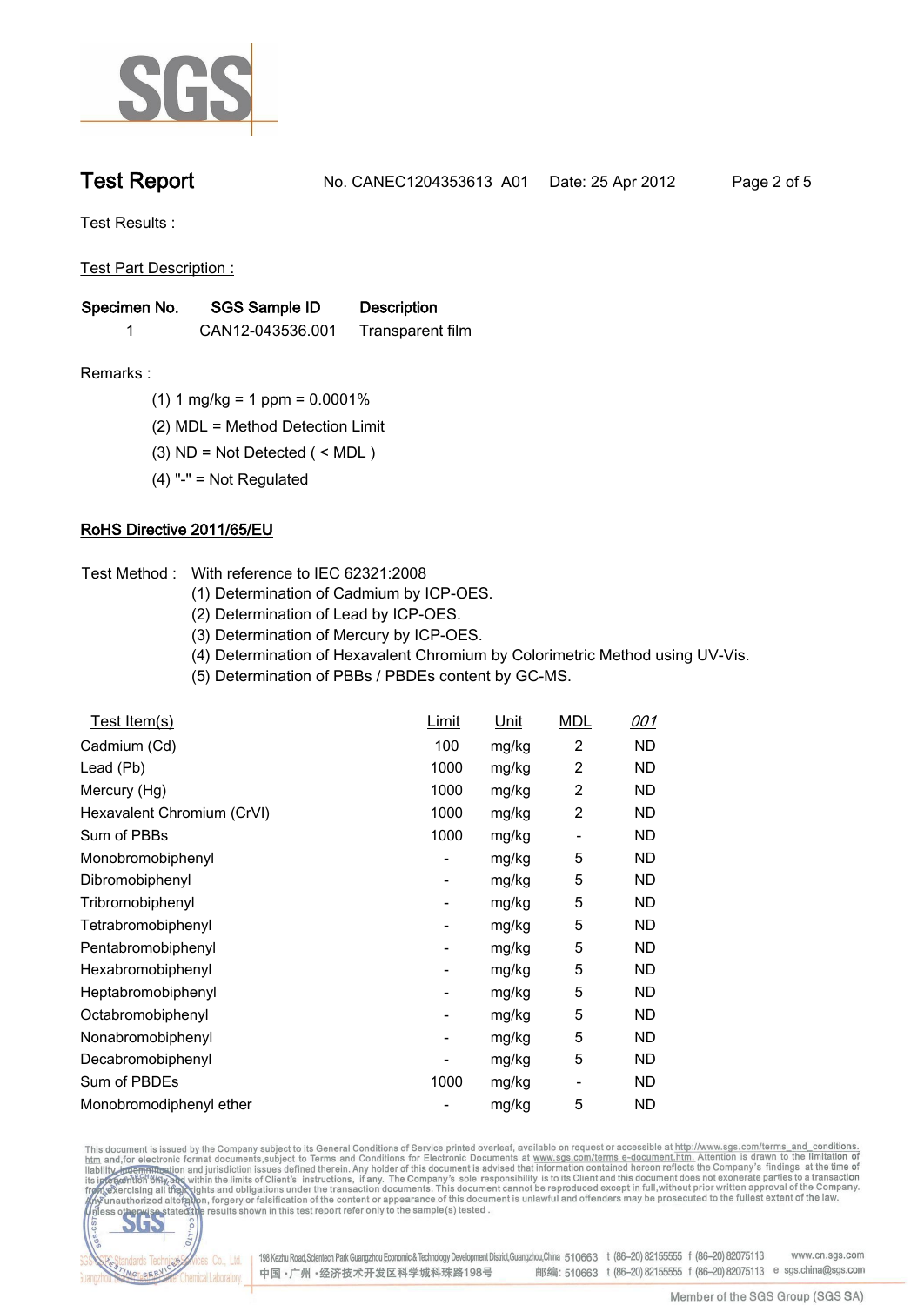

| <b>Test Report</b>       | No. CANEC1204353613 A01  |       | Date: 25 Apr 2012 |            | Page 3 of 5 |  |
|--------------------------|--------------------------|-------|-------------------|------------|-------------|--|
| Test Item(s)             | Limit                    | Unit  | <b>MDL</b>        | <u>001</u> |             |  |
| Dibromodiphenyl ether    | Ξ.                       | mg/kg | 5                 | <b>ND</b>  |             |  |
| Tribromodiphenyl ether   | -                        | mg/kg | 5                 | <b>ND</b>  |             |  |
| Tetrabromodiphenyl ether | ۰                        | mg/kg | 5                 | <b>ND</b>  |             |  |
| Pentabromodiphenyl ether | Ξ.                       | mg/kg | 5                 | <b>ND</b>  |             |  |
| Hexabromodiphenyl ether  | -                        | mg/kg | 5                 | <b>ND</b>  |             |  |
| Heptabromodiphenyl ether | $\overline{\phantom{a}}$ | mg/kg | 5                 | <b>ND</b>  |             |  |
| Octabromodiphenyl ether  | ۰                        | mg/kg | 5                 | ND         |             |  |
| Nonabromodiphenyl ether  | $\overline{\phantom{a}}$ | mg/kg | 5                 | <b>ND</b>  |             |  |
| Decabromodiphenyl ether  | -                        | mg/kg | 5                 | <b>ND</b>  |             |  |
|                          |                          |       |                   |            |             |  |

**Notes :.**

lards Te

ING SERY

Chemical Laboratory.

**(1) The maximum permissible limit is quoted from the directive 2011/65/EU, Annex II.**



onces Co., Ltd. | 198 Kezhu Road,Scientech Park Guangzhou Economic & Technology Development District,Guangzhou,China 510663 t (86–20) 82155555 f (86–20) 82075113 www.cn.sgs.com 邮编: 510663 t (86-20) 82155555 f (86-20) 82075113 e sgs.china@sgs.com 中国·广州·经济技术开发区科学城科珠路198号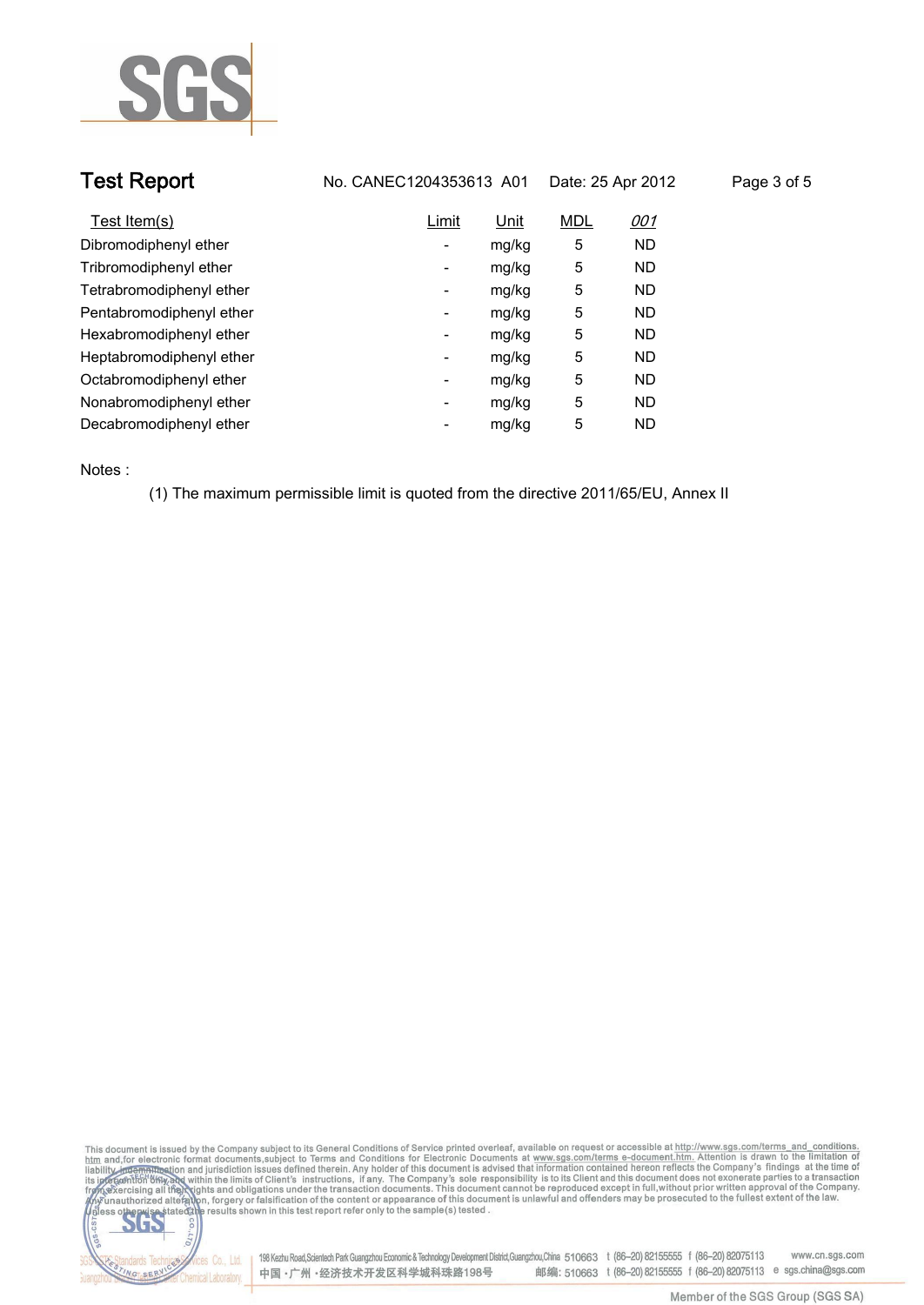

**Test Report. No. CANEC1204353613 A01 Date: 25 Apr 2012. Page 4 of 5.**

# **ATTACHMENTS**

### **RoHS Testing Flow Chart**

- **1)** Name of the person who made testing: Bella Wang / **Cutey Yu**
- 2) Name of the person in charge of testing: Adams Yu / **Ryan Yang**
- 3) These samples were dissolved totally by pre-conditioning method according to below flow chart
	- (Cr<sup>6+</sup> and PBBs/PBDEs test method excluded).

fices Co., Ltd.

NG SER



This document is issued by the Company subject to its General Conditions of Service printed overleaf, available on request or accessible at http://www.sgs.com/terms\_and\_conditions.<br>htm\_and,for electronic format documents,s

198 Kezhu Road,Scientech Park Guangzhou Economic & Technology Development District,Guangzhou,China 510663 t (86-20) 82155555 f (86-20) 82075113 www.cn.sas.com 邮编: 510663 t (86-20) 82155555 f (86-20) 82075113 e sgs.china@sgs.com 中国·广州·经济技术开发区科学城科珠路198号